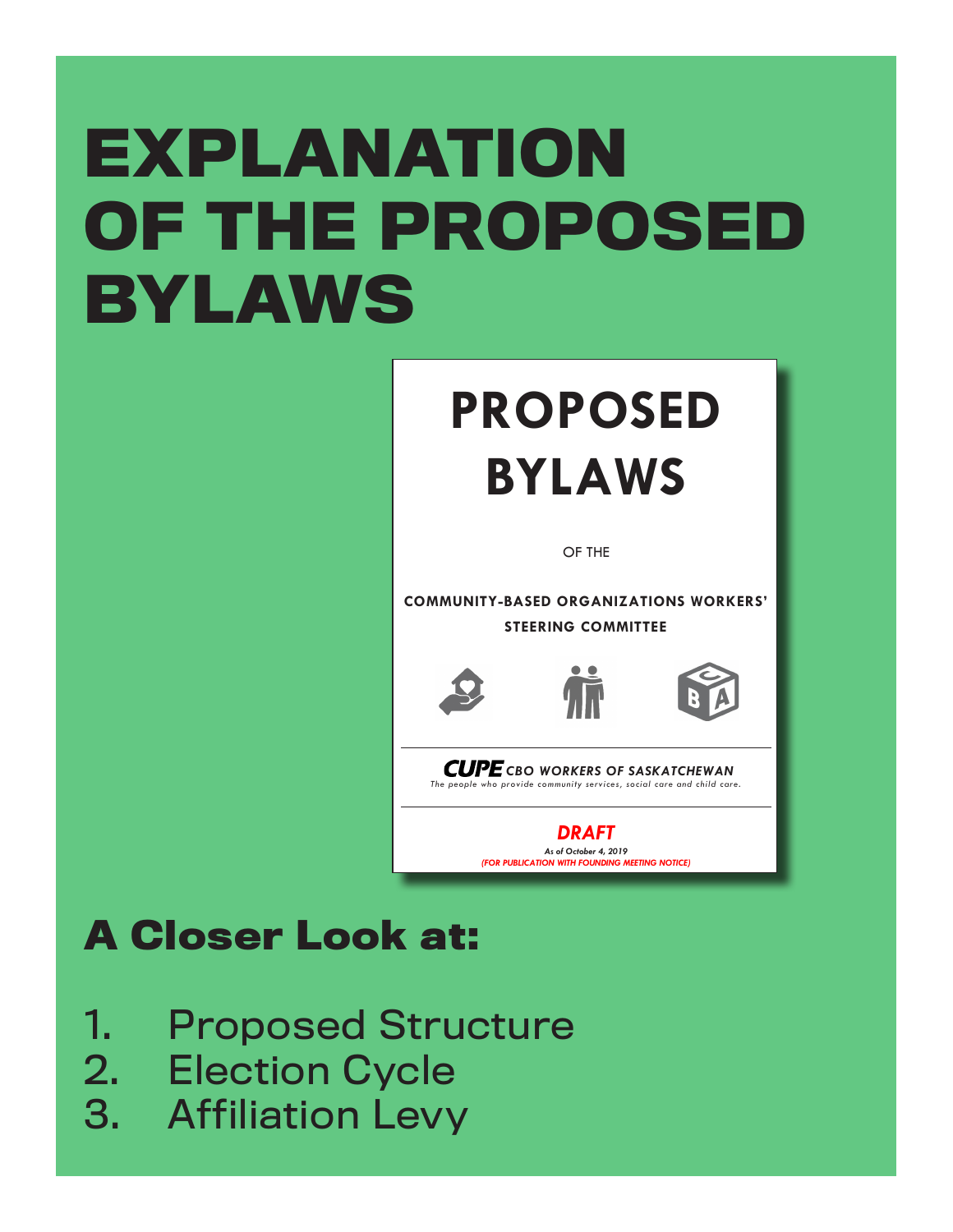## **PROPOSED STRUCTURE**

## *CUPE CBO WORKERS OF SASKATCHEWAN*

*October 4, 2019*

#### *What is the CBO Sector?*

Workers employed by various community-based organizations, non-profit organizations, cooperatives, associations and/or registered charities across Saskatchewan, who:

- Care for people with disabilities and offer employment or vocational training for people living with disabilities including at SARCAN depots;
- Provide frontline crisis services and shelter for those experiencing domestic violence;
- Support addictions treatment and harm reduction; and
- Deliver early learning and child care.

#### **Proposed Structure of a CBO Sectoral Group in Saskatchewan**

The following is the proposed structure to establish a Provincial Sectoral Group to coordinate activities and programs in the Community-Based Organizations Sector, from among over 31 CUPE Local Unions.



*Proposed Bylaws, 2019*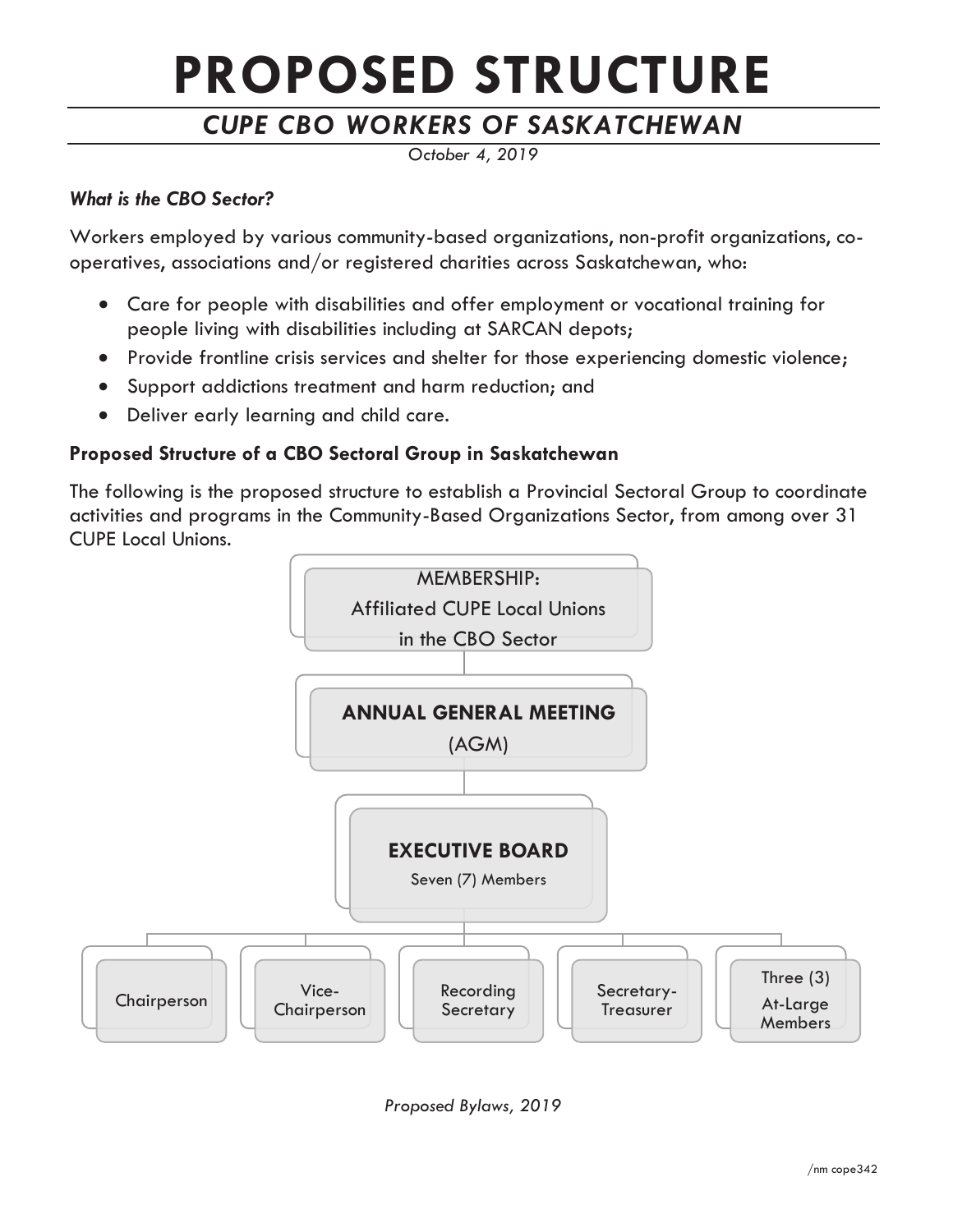## **PROPOSED ELECTION CYCLE**

### *CUPE CBO WORKERS OF SASKATCHEWAN*

*October 4, 2019*

### **AGM 2019**

#### **Chairperson:**

Two (2) years, with election to be held in 2021 at the AGM.

#### **Vice-Chairperson:**

One (1) year, with election to be held in 2020 at the AGM.

#### **Recording Secretary:**

One (1) year, with election to be held in 2020 at the AGM.

## **Secretary- Treasurer:**

Two (2) years, with election to be held in 2021 at the AGM.

#### **At-Large Members:**

#### **At-Large #1 & At-Large #2:**

Election for a term of one (1) year, with election to be held in 2020 at the AGM.

#### **At-Large #3:**

Election for a term of two (2) years, with election to be held in 2021 at the AGM.

## **AGM 2020**

**Chairperson:** No election.

**Vice-Chairperson:** Election for Two (2) year term.

**Recording Secretary:**

Election for Two (2) year term.

**Secretary-Treasurer:** No election.

#### **At-Large Members:**

**At-Large #1 & At-Large #2:**

Election for a Two (2) year term.

**At-Large #3:** No election.

### **AGM 2021**

**Chairperson:**  Election for Two (2) year term.

**Vice-Chairperson:** No election.

**Recording Secretary:** No election.

**Secretary-Treasurer:**  Election for Two (2) year term.

#### **At-Large Members:**

**At-Large #1 & At-Large #2:** No election.

**At-Large #3:** Election for Two (2) year term.

### **AGM 2022**

**At the AGM held in the year 2020 and onwards every position will have a term of two (2) years in length**, with positions to be elected on a rotating basis in alternating years as follows:

#### **In even-numbers AGM years:**

Vice-Chairperson, Recording Secretary, and At-Large #1 and #2 are up for election, each for a term of two (2) years.

#### **In odd-numbered AGM years:**

Chairperson, Secretary-Treasurer, and At-Large #3 are up for election, each for a term of two (2) years.

*Proposed Bylaws, 2019*